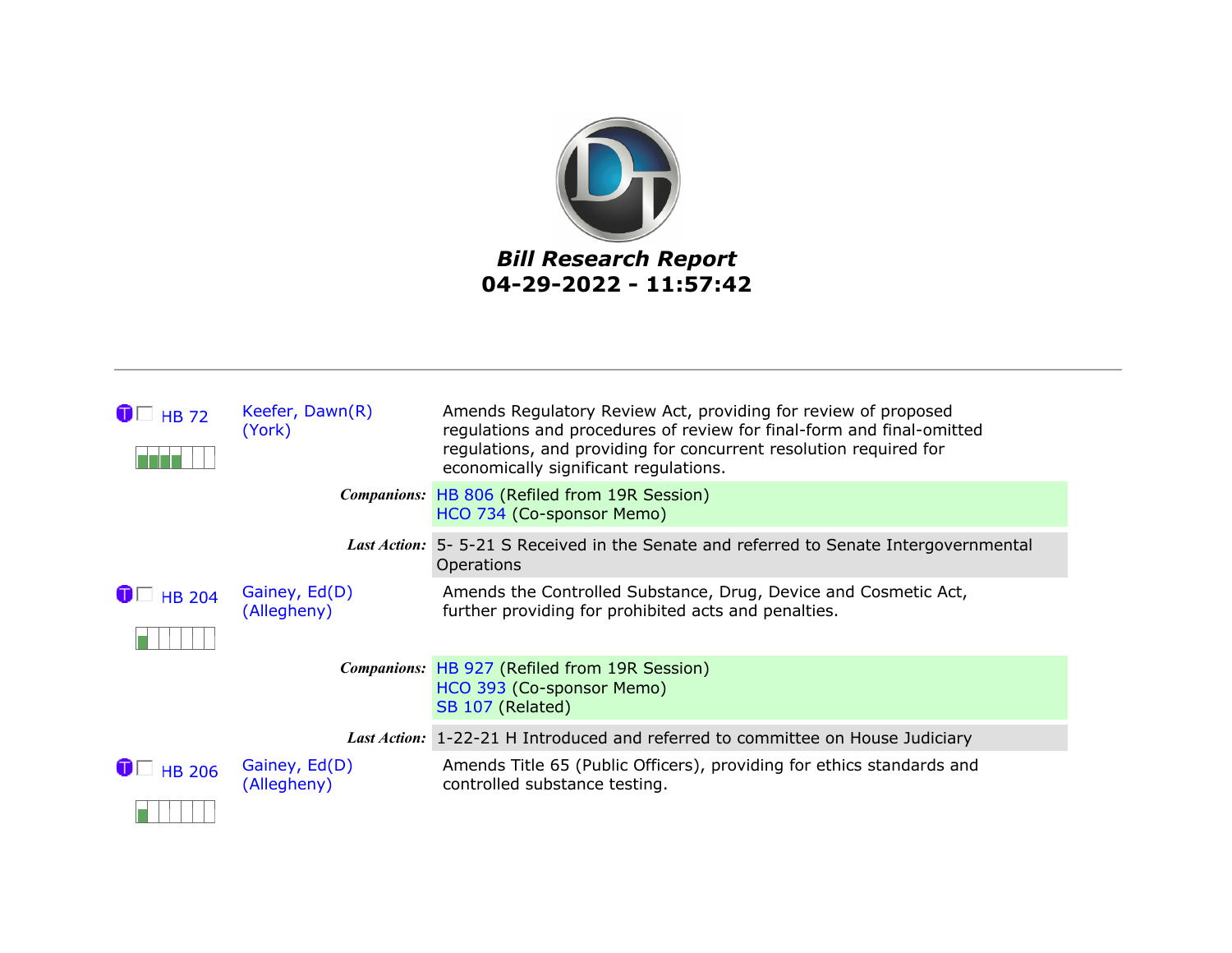|                       |                                        | Companions: HB 308 (Refiled from 19R Session)<br>HCO 430 (Co-sponsor Memo)                                                                                                                                                                  |
|-----------------------|----------------------------------------|---------------------------------------------------------------------------------------------------------------------------------------------------------------------------------------------------------------------------------------------|
|                       |                                        | Last Action: 1-22-21 H Introduced and referred to committee on House State Government                                                                                                                                                       |
| $\bigcirc$ HB 255     | Grove, Seth(R)<br>(York)               | Amends the Administrative Code, providing for COVID-19 emergency<br>liquidity.                                                                                                                                                              |
|                       |                                        | Companions: HCO 112 (Co-sponsor Memo)                                                                                                                                                                                                       |
|                       |                                        | Last Action: 1-26-21 H Introduced and referred to committee on House Appropriations                                                                                                                                                         |
| $\bullet$ HB 857      | Jozwiak, Barry(R)<br>(Berks)           | Amends The Controlled Substance, Drug, Device and Cosmetic Act,<br>further providing for prohibited acts and penalties.                                                                                                                     |
|                       |                                        | Companions: HCO 857 (Co-sponsor Memo)                                                                                                                                                                                                       |
|                       |                                        | Last Action: 3-10-21 H Introduced and referred to committee on House Judiciary                                                                                                                                                              |
| $\blacksquare$ HB 900 | Rabb, Christopher(D)<br>(Philadelphia) | Amends Title 75 (Vehicles), in commercial drivers, further providing for<br>definitions; and, in driving after imbibing alcohol or utilizing drugs,<br>further providing for driving under influence of alcohol or controlled<br>substance. |
|                       |                                        | Companions: HCO1568 (Co-sponsor Memo)<br>SB 167 (Related)                                                                                                                                                                                   |
|                       |                                        | Last Action: 6-23-21 H Introduced and referred to committee on House Transportation                                                                                                                                                         |
| $\bigcirc$ HB 901     | Rabb, Christopher(D)<br>(Philadelphia) | Amends the Medical Marijuana Act, in miscellaneous provisions,<br>providing for tenant protections.                                                                                                                                         |
|                       |                                        | Companions: HCO1812 (Co-sponsor Memo)                                                                                                                                                                                                       |
|                       |                                        |                                                                                                                                                                                                                                             |
|                       |                                        | Last Action: 6-23-21 H Introduced and referred to committee on House Consumer Affairs                                                                                                                                                       |
| $\blacksquare$ HB 902 | Rabb, Christopher(D)<br>(Philadelphia) | Amends the Medical Marijuana Act, in miscellaneous provisions, further<br>providing for protections for patients and caregivers.                                                                                                            |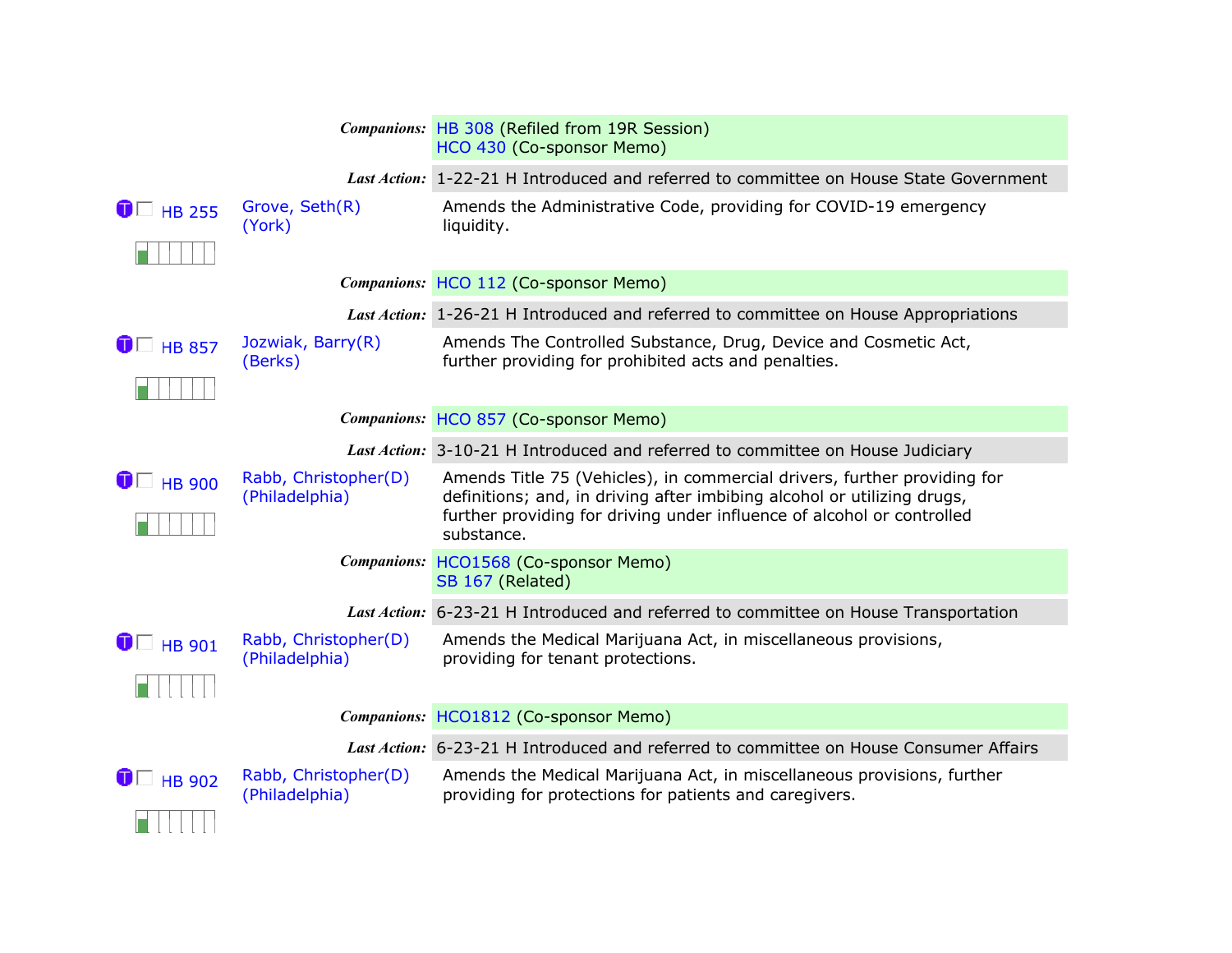|                         |                                        | Companions: HB 2097 (Refiled from 19R Session)<br>HCO1813 (Co-sponsor Memo)                                                                                                                                                                              |
|-------------------------|----------------------------------------|----------------------------------------------------------------------------------------------------------------------------------------------------------------------------------------------------------------------------------------------------------|
|                         |                                        | Last Action: 6-23-21 H Introduced and referred to committee on House Labor and Industry                                                                                                                                                                  |
| $\bullet$ $\Box$ HB 903 | Rabb, Christopher(D)<br>(Philadelphia) | Amends the Medical Marijuana Act, in miscellaneous provisions,<br>providing for commercial tenant protections.                                                                                                                                           |
|                         |                                        | Companions: HCO1811 (Co-sponsor Memo)                                                                                                                                                                                                                    |
|                         |                                        |                                                                                                                                                                                                                                                          |
|                         |                                        | Last Action: 6-23-21 H Introduced and referred to committee on House Consumer Affairs                                                                                                                                                                    |
| $\bullet$ HB 1024       | Schemel, Paul(R)<br>(Franklin)         | Amends the Medical Marijuana Act, in program, for lawful use of medical<br>marijuana; in practitioners, for duration; in patients, for caregivers; in<br>organizations, for permits; in dispensaries, for facility requirements; for<br>applicability.   |
|                         |                                        | Companions: HCO 711 (Co-sponsor Memo)                                                                                                                                                                                                                    |
|                         |                                        | Last Action: 6-30-21 G Earliest effective date                                                                                                                                                                                                           |
| $\blacksquare$ HB 1948  | Kenyatta, Malcolm(D)<br>(Philadelphia) | Amends the Medical Marijuana Act, in preliminary provisions, further<br>providing for definitions; and, in patients, further providing for<br>caregivers and for minors.                                                                                 |
|                         |                                        | Companions: HB 1674 (Refiled from 19R Session)<br>HCO1916 (Co-sponsor Memo)                                                                                                                                                                              |
|                         |                                        | Last Action: 10-4-21 H Introduced and referred to committee on House Health                                                                                                                                                                              |
| $\bullet$ HB 2035       | (Chester)                              | Shusterman, Melissa(D) Amends the Medical Marijuana Act, adding & amending provisions<br>relating to farmer-growers by, providing for definitions, for program<br>established & unlawful use of medical marijuana, providing for granting<br>of permits. |
|                         |                                        | Companions: HCO1594 (Co-sponsor Memo)                                                                                                                                                                                                                    |
|                         |                                        | Last Action: 10-29-21 H Introduced and referred to committee on House Health                                                                                                                                                                             |
| $\blacksquare$ HB 2038  | Delloso, David(D)<br>(Delaware)        | Amends the Workers' Compensation Act, in liability and compensation,<br>further providing for schedule of compensation.                                                                                                                                  |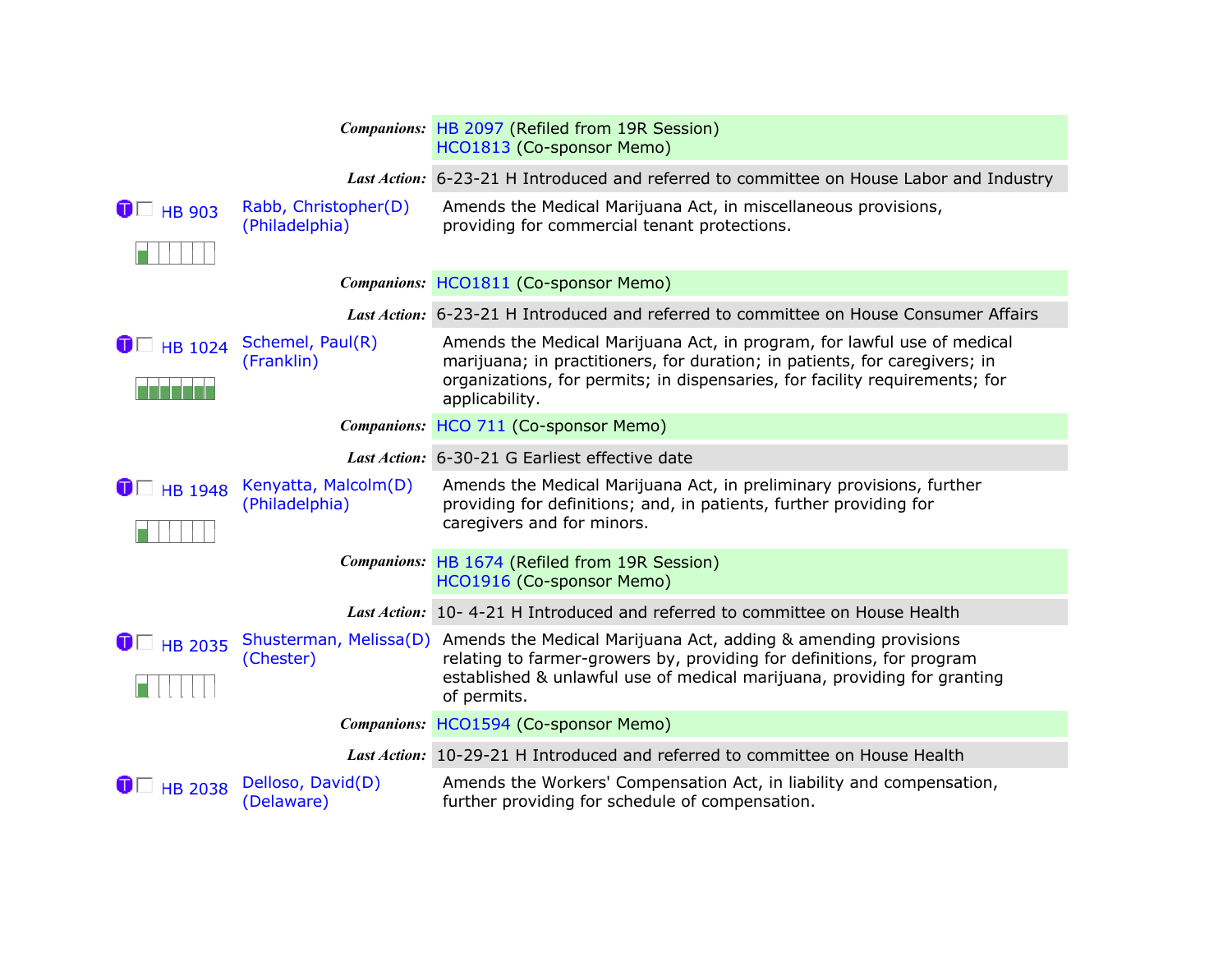|                        |                                                                                                                                                                                             | Companions: HCO2278 (Co-sponsor Memo)                                                                                                                                                                                                                 |  |
|------------------------|---------------------------------------------------------------------------------------------------------------------------------------------------------------------------------------------|-------------------------------------------------------------------------------------------------------------------------------------------------------------------------------------------------------------------------------------------------------|--|
|                        |                                                                                                                                                                                             | Last Action: 10-29-21 H Introduced and referred to committee on House Labor and Industry                                                                                                                                                              |  |
|                        | $\bullet$ $\Box$ HB 2050 Wheatley, Jake(D)<br>(Allegheny)                                                                                                                                   | Act providing for the regulation of cannabis & cannabis products for<br>personal use, establishing a cannabis regulatory control board, imposing<br>duties on several State Depts., & regulating the production & sale of<br>cannabis.                |  |
|                        |                                                                                                                                                                                             | Last Action: 10-27-21 H Introduced and referred to committee on House Judiciary                                                                                                                                                                       |  |
| $\blacksquare$ HB 2219 | Rowe, David(R)<br>(Snyder)                                                                                                                                                                  | Amends The Administrative Code, in temporary regulatory flexibility<br>authority, further providing for COVID-19 regulatory flexibility authority;<br>and making an editorial change.                                                                 |  |
|                        |                                                                                                                                                                                             | Last Action: 1-31-22 S Received in the Senate and referred to Senate State Government                                                                                                                                                                 |  |
|                        | Amends Title 12 (Commerce & Trade), providing for legitimate cannabis-<br>$\bullet$ $\Box$ HB 2558 Rabb, Christopher(D)<br>(Philadelphia)<br>related business; and making a related repeal. |                                                                                                                                                                                                                                                       |  |
|                        |                                                                                                                                                                                             | Companions: HCO2904 (Co-sponsor Memo)                                                                                                                                                                                                                 |  |
|                        |                                                                                                                                                                                             | Last Action: 4-27-22 H Introduced and referred to committee on House Commerce                                                                                                                                                                         |  |
| $\bullet$ HR 158       | Rabb, Christopher(D)<br>(Philadelphia)                                                                                                                                                      | Resolution urging the Congress of the U.S., POTUS, Attorney General of<br>the U.S., Drug Enforcement Admin. and Dept. of Health and Human<br>Services to remove cannabis as a Schedule I controlled substance under<br>the Controlled Substances Act. |  |
|                        |                                                                                                                                                                                             | Companions: HCO2457 (Co-sponsor Memo)                                                                                                                                                                                                                 |  |
|                        |                                                                                                                                                                                             | Last Action: 11-23-21 H Introduced and referred to committee on House Judiciary                                                                                                                                                                       |  |
| $\blacksquare$ SB 107  | Street, Sharif(D)<br>(Philadelphia)                                                                                                                                                         | Amends the Controlled Substance, Drug, Device and Cosmetic Act,<br>further providing for prohibited acts and penalties.                                                                                                                               |  |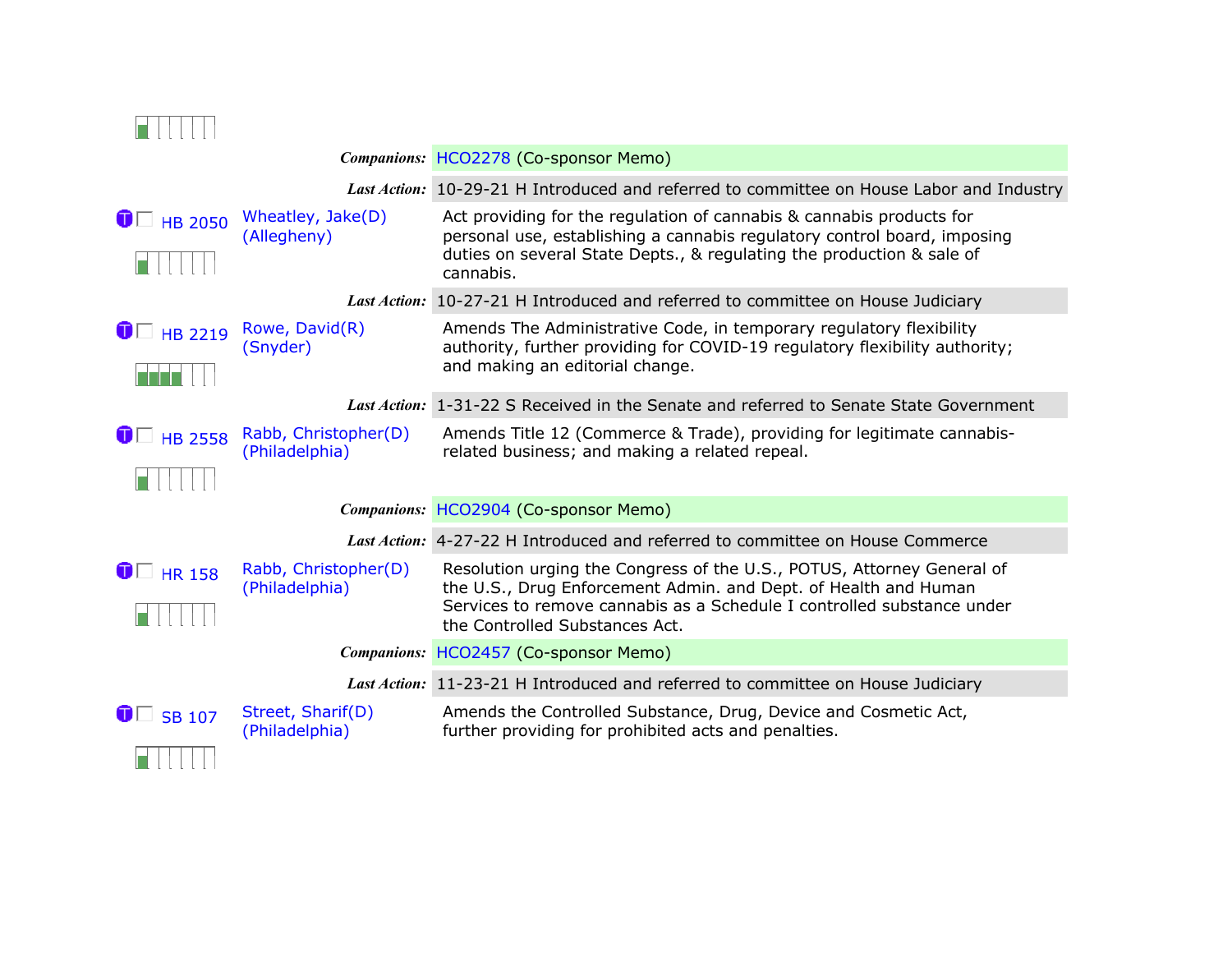|                       |                                       | Companions: SB 233 (Refiled from 19R Session)<br>HB 204 (Related)<br>SCO 212 (Co-sponsor Memo)                                                                                                                                                |
|-----------------------|---------------------------------------|-----------------------------------------------------------------------------------------------------------------------------------------------------------------------------------------------------------------------------------------------|
|                       |                                       | Last Action: 1-22-21 S Introduced and referred to committee on Senate Judiciary                                                                                                                                                               |
| $\bullet$ SB 167      | Bartolotta, Camera(R)<br>(Washington) | Amends Title 75 (Vehicles), in commercial drivers, and, in driving after<br>imbibing alcohol or utilizing drugs, further providing for driving under<br>influence of alcohol or controlled substance and for authorized use not a<br>defense. |
|                       |                                       | Companions: HB 900 (Related)<br>SCO 201 (Co-sponsor Memo)                                                                                                                                                                                     |
|                       |                                       | Last Action: 9-21-21 S Discussed during public hearing, Senate Transportation                                                                                                                                                                 |
| $\blacksquare$ SB 207 | (Philadelphia)                        | Tartaglione, Christine(D) Act imposing a duty on the Legislative Budget and Finance Committee to<br>conduct a study relating to effects of certain areas of criminal law<br>enforcement on budget of the Pennsylvania State Police.           |
|                       |                                       | Companions: SB 1092 (Refiled from 19R Session)<br>SCO 331 (Co-sponsor Memo)                                                                                                                                                                   |
|                       |                                       | Last Action: 2-10-21 S Introduced and referred to committee on Senate Law and Justice                                                                                                                                                         |
| $\bullet$ SB 352      | (Delaware)                            | Kearney, Timothy (F)(D) Amends the Controlled Substance, Drug, Device and Cosmetic Act,<br>further providing for definitions.                                                                                                                 |
|                       |                                       | Companions: SB 936 (Refiled from 19R Session)<br>SB 845 (Related)<br>SCO 202 (Co-sponsor Memo)                                                                                                                                                |
|                       |                                       | Last Action: 3-3-22 S Discussed during Budget Hearing with Dept. of Agriculture, Senate<br>Appropriations                                                                                                                                     |
| $\bullet$ SB 464      | (Delaware)                            | Kearney, Timothy (F)(D) Amends the Tax Reform Code, in corporate net income tax, further<br>providing for definitions.                                                                                                                        |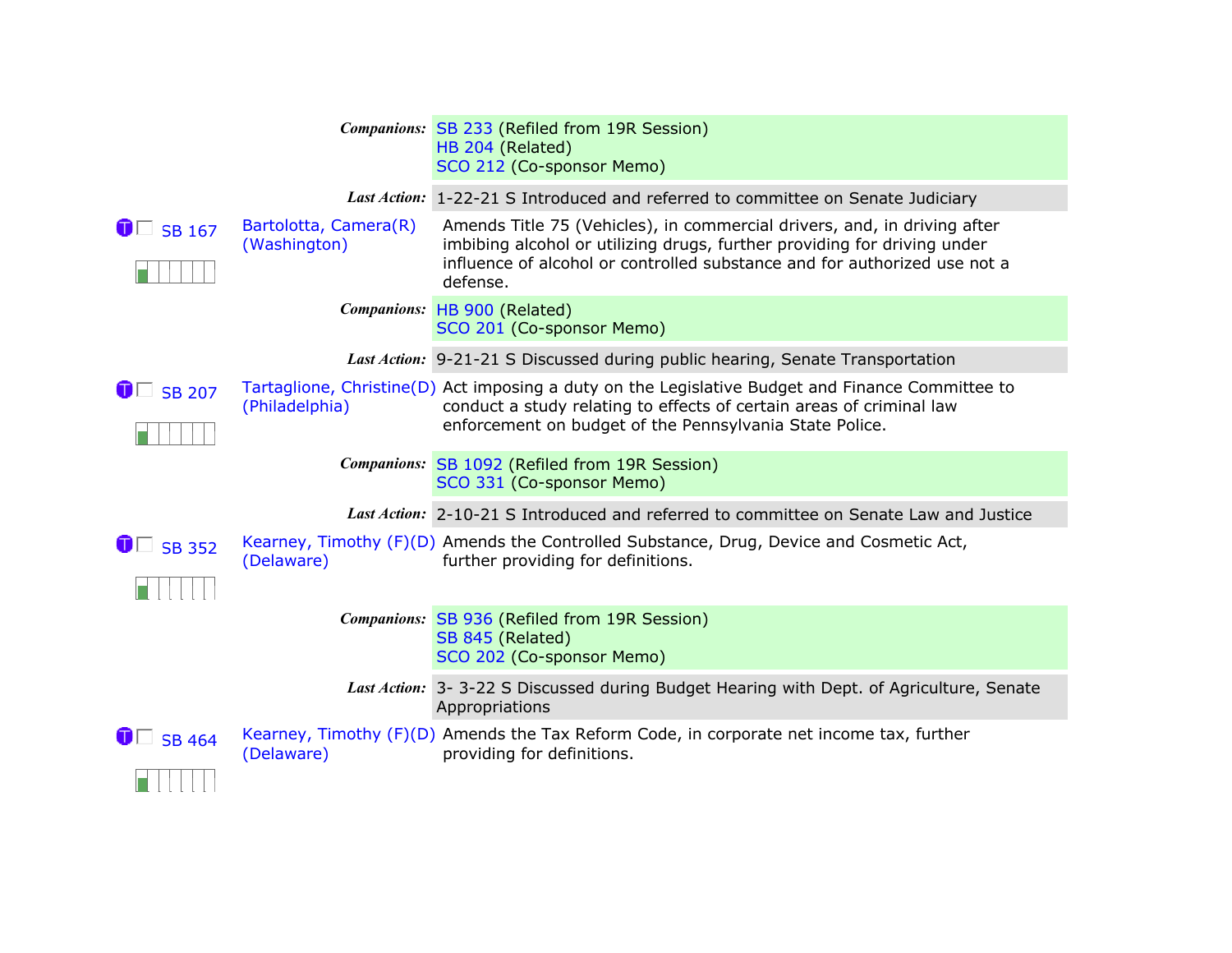|                       |                                     | Companions: HB 198 (Related)<br>HB 732 (Related)<br><b>HB 1265 (Related)</b><br>SCO 110 (Co-sponsor Memo)                                                                                                                                          |
|-----------------------|-------------------------------------|----------------------------------------------------------------------------------------------------------------------------------------------------------------------------------------------------------------------------------------------------|
|                       |                                     | Last Action: 4-13-21 S Introduced and referred to committee on Senate Finance                                                                                                                                                                      |
| $\bullet$ SB 473      | Laughlin, Daniel(R)<br>(Erie)       | Amends Titles 35 (Health & Safety) & 75 (Vehicles), providing for adult<br>use cannabis, for medical marijuana, for lawful use & authority,<br>establishing the Cannabis Regulatory Control Board, & providing for<br>driving under the influence. |
|                       |                                     | Companions: SCO 733 (Co-sponsor Memo)                                                                                                                                                                                                              |
|                       |                                     | Last Action: 10-18-21 S Introduced and referred to committee on Senate Law and Justice                                                                                                                                                             |
| $\bullet$ SB 749      | Mensch, Bob(R)<br>(Montgomery)      | Amends the Medical Marijuana Act, in patients, further providing for<br>prohibitions; and, in miscellaneous provisions, further providing for<br>insurers and for protections for patients and caregivers and providing for<br>enforcement.        |
|                       |                                     | Companions: SCO 785 (Co-sponsor Memo)                                                                                                                                                                                                              |
|                       |                                     | Last Action: 5-23-22 S Set on the Senate Calendar                                                                                                                                                                                                  |
| $\blacksquare$ SB 809 | Dush, Cris (F)(R)<br>(Jefferson)    | Amends Regulatory Review Act, further providing for procedures for<br>subsequent review of disapproved final-form or final-omitted<br>regulations.                                                                                                 |
|                       |                                     | Companions: HB 430 (Refiled from 19R Session)<br>HB 950 (Identical)<br>SCO 936 (Co-sponsor Memo)                                                                                                                                                   |
|                       |                                     | Last Action: 7-7-21 S Introduced and referred to committee on Senate Intergovernmental<br>Operations                                                                                                                                               |
| $\bullet$ SB 1024     | Street, Sharif(D)<br>(Philadelphia) | Amends the Medical Marijuana Act, in patients, providing for cultivating<br>cannabis for personal use.                                                                                                                                             |
|                       |                                     | Companions: SCO1280 (Co-sponsor Memo)                                                                                                                                                                                                              |